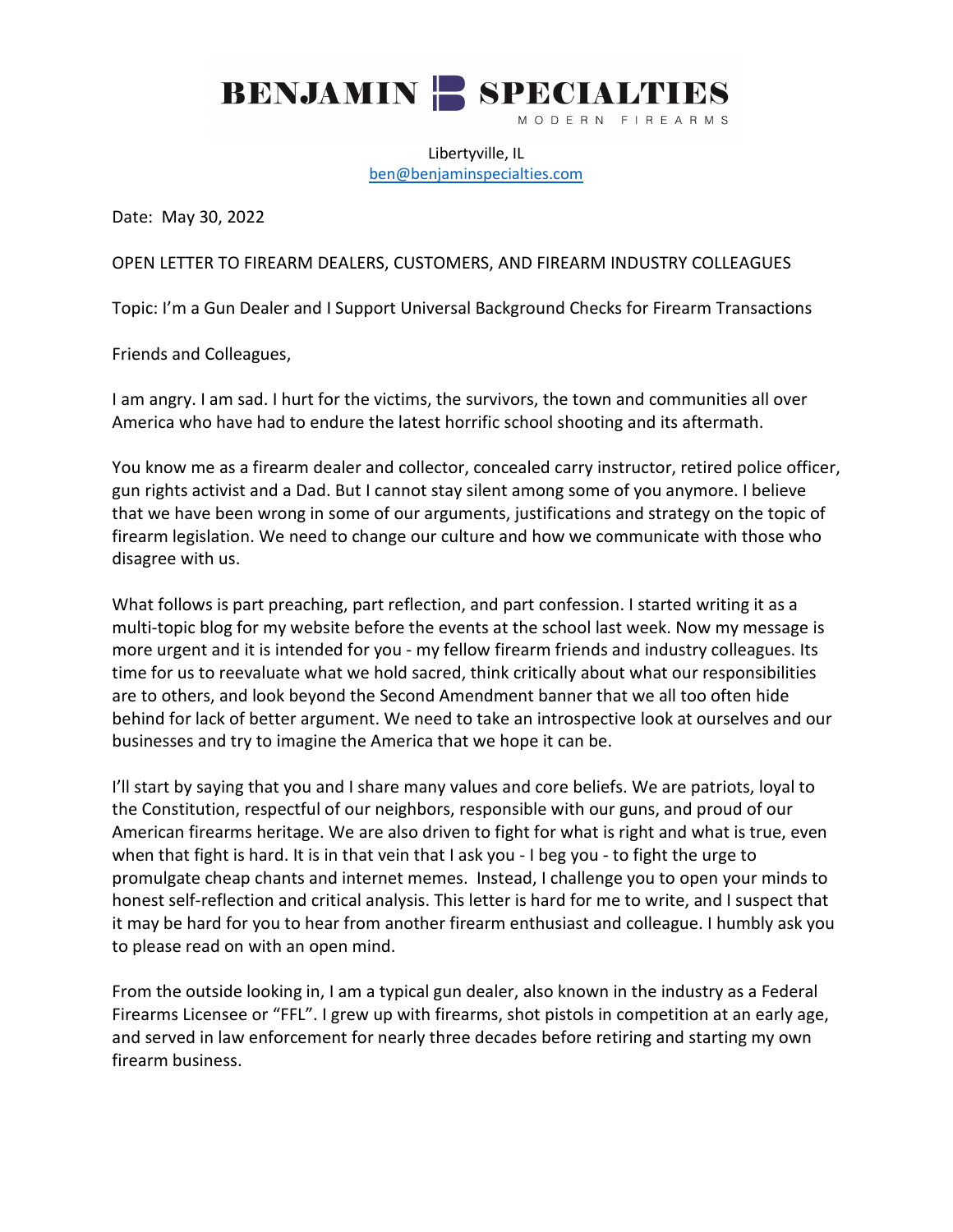From the inside looking out from my own industry, I am a different gun dealer. Though I share the same interest and passion for firearms and all of the training, skill, gear, collecting and personal responsibility that it entails, I often find myself at odds with the politics of some of my more vocal fellow enthusiasts and industry colleagues.

I am Purple. Neither Republican Red nor Democrat Blue. Libertarian perhaps, but I don't care for such labels. Labels are sticky. They tend to glue people together in ways that belie their diversity. Unfortunately, this is the case in the most active and loudest groups in the gun community. You're "in" or you're "out". You're a friend or you're not. You either believe guns are your God-given right or you don't. You believe those who seek to impose any regulation on firearms are the enemy or you don't. And if you don't, you're out, you're not welcome, you will not get votes, your opinion can be dismissed, you are a goddamned hippy communist bastard. Fortunately, I don't think that this attitude is representative of most gun owners and industry leaders. Most have much more moderated feelings, and it is those folks whom I want to support and encourage to have a stronger voice in the current national debate.

In the wake of last week's horrific events, the nation is asking again, what should we do? There's a lot we can do, but I have neither the space nor the expertise to answer that comprehensively here. But I do know a little about guns and crime and law enforcement. The topic that I want to discuss here is that of universal background checks. Should gun buyers be subject to a criminal history and mental health background check for all firearm purchases, including person to person private sales? Here's my position (hold on to your NRA coffee mug!):

## I BELIEVE THAT WE SHOULD HAVE UNIVERSAL BACKGROUND CHECKS ON ALL FIREARM PURCHASERS.

Whew. Now that I've said it out loud and publicly for the first time as a gun dealer, I'll try to explain why I believe universal background checks are both needed and are Constitutional within the context of the Second Amendment.

"All gun laws are unconstitutional!" This is the battle cry of the hard-core Second Amendment (2A) community members. And it drives me crazy. Many of these folks are well-intentioned, educated and passionate. But do they, or should they, really believe this statement to be true? Let's examine the Second Amendment:

"A well-regulated Militia, being necessary to the security of a free State, the right of the people to keep and bear Arms, shall not be infringed."

The most recent and relevant SCOTUS decision that ruled, "**the Second Amendment guarantees an individual right to possess firearms independent of service in a state militia and to use firearms for traditionally lawful purposes, including self-defense within the home**." Like it or not, this is the law of the land. I believe this was a good decision. Self-defense is a human right equal to and perhaps the ultimate guardian of all other rights. But having a right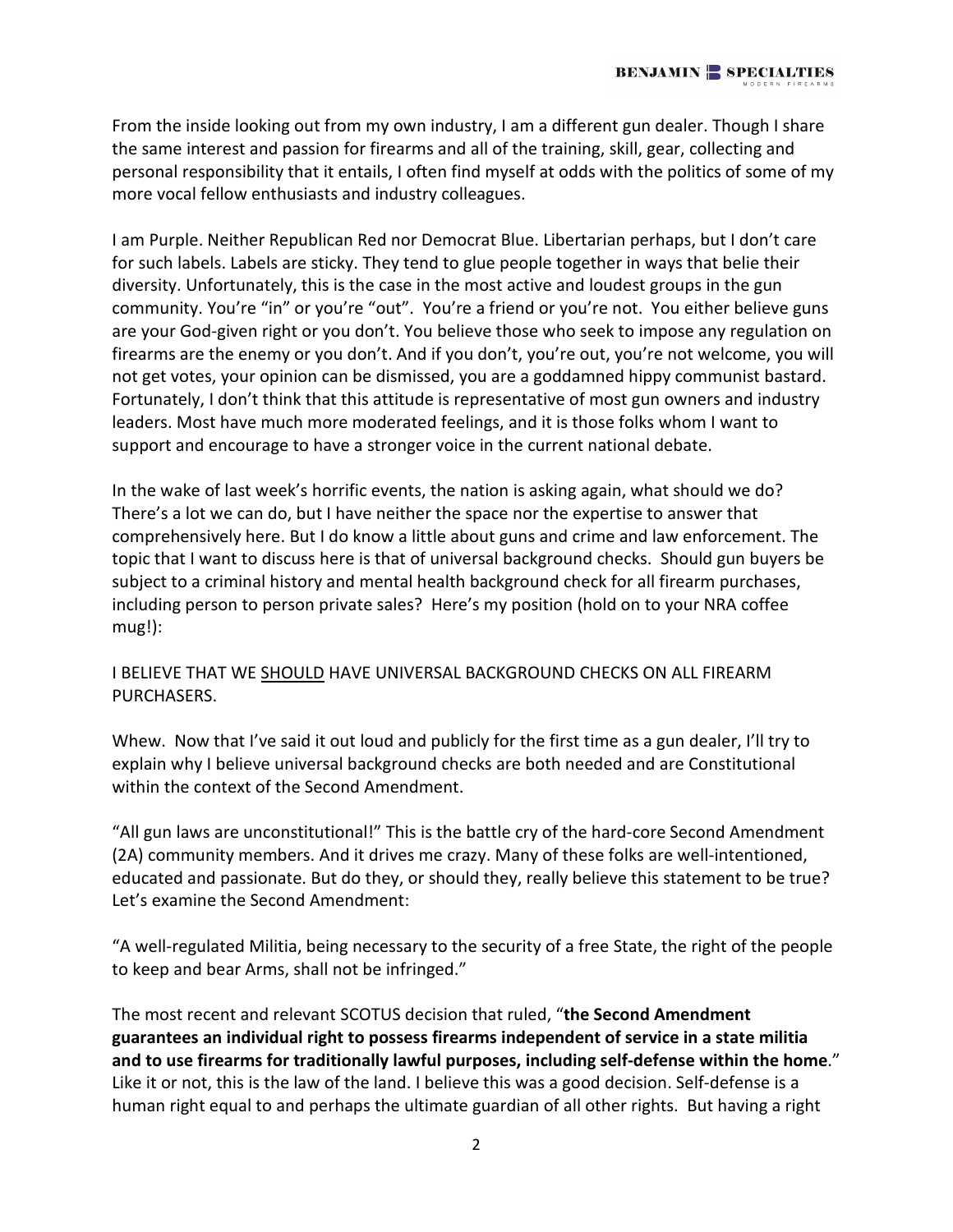does not mean that it can be exercised without any responsibility or care. (Think of the common argument that the First Amendment doesn't allow shouting "fire" in a crowded theater or "Go White Sox" from the bleachers at Wrigley Field.) The founding fathers believed that the Constitution, Bill of Rights and democracy as a whole are dependent on a communicative, cooperating and responsible citizenry. So how do we balance seemingly absolute rights of an individual against the needs of a cooperative and civil democratic society? That's the hard part. There has to be compromise because neither extreme view can prevail lest we lose our rights or we lose our democracy or both.

Let's look at whether background checks are in and of themselves beneficial to a responsible and civil democratic society. Should everyone have the absolute right to own a firearm of any type? Some people, the loudest people, would immediately shout "Yes! Shall not be infringed!" But wait a second. Do they really believe this? This would imply that mass murderers, child rapists and the criminally insane should have unfettered access to firearms. Is that really what they believe and what they want? If it had been known his intentions and mental state, should last week's school shooter have been allowed to buy guns? What about if he is released on bond? Can he go out and buy more guns now? After all, his right to bear arms shall not be infringed according to the Second Amendment. Of course not. We should take reasonable steps and have laws against dangerous people having access to guns. So once you admit that there should be laws to prevent mass murderers, terrorists, and child rapists from acquiring firearms, then you can no longer claim that *all* gun laws are unconstitutional. So friends, please, - stop making that ridiculous claim.

Hopefully you'll see that some rules should be in place. What should the rules be for keeping guns out of the hands of dangerous people? Should we leave it up to individuals? In other words, unless you personally know somehow that the buyer is dangerous, you as a gun dealer can go ahead and make that sale to whoever walks in the door. How could you possibly know if that buyer is dangerous? After all, they have a right to buy a gun and its not your problem what they do with it after they leave. Or is it? How close is your kid's school to your gun shop? Do you really want to run the risk of handing over a gun to a psychopath or deranged criminal when there could be an easy way for you to check on them first?

I want to know that the person to whom I am selling a gun is not a lunatic or violent criminal. That's not too much to ask. It is for that simple reason that I like background checks. I also like the idea of Illinois' Firearm Owner Identification (FOID) cards. With regard to my personal situation, I have a home-based firearm retail business. I see customers by appointment only. Oftentimes, I do not meet new customers until they show up at my front door. Because of the obvious risk to my home and family, I require that new customers text or email me a photo of their FOID when they make the appointment. At a minimum, that gives me some peace of mind that they are legitimate customers and are probably not coming to rob me or kill me and my family. Additionally, if they have gone through the process of getting the FOID and have passed a criminal and mental health background check, that's even more comfort to me that the person isn't going to use the gun in a crime or suicide. For personal transfers, I still require a background check even if the buyer is someone I know and trust. People have skeletons in their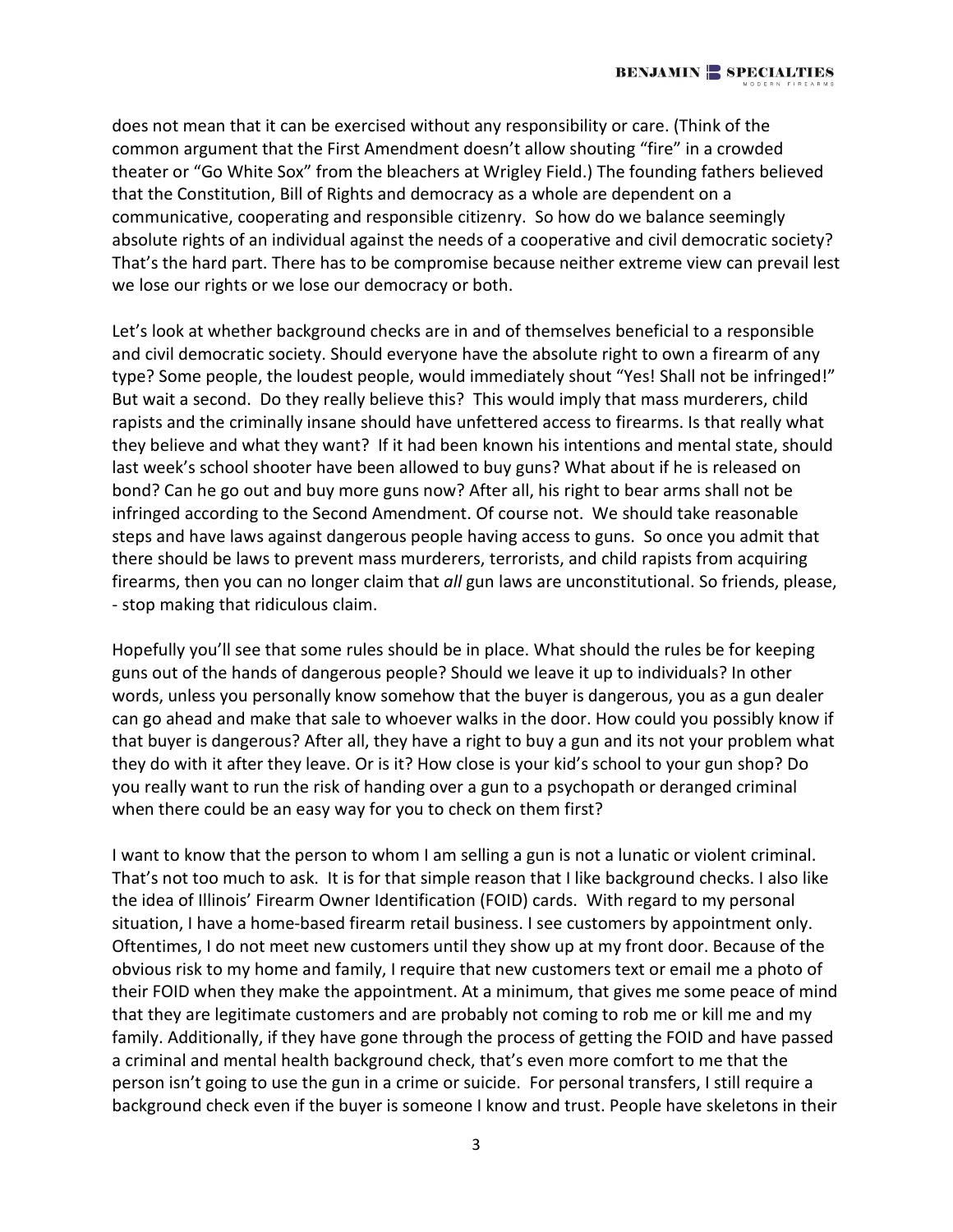closets that may be unknown even to family members. Background checks are not 100% accurate and have limitations, but enforcing background checks improves the odds significantly that the gun will be used lawfully and responsibly. Absent those federal and state background check requirements, I would probably not be in this business, especially from my home. The last phone call I want as a firearms dealer is a call from the BATFE with a trace request that reveals that I gave a gun to someone who just killed 19 children with it. How would that make me feel? I know that I would have followed all the rules and filled out all of the paperwork, but I would have had no clue as to what the buyer was going to do with the gun after he left my shop. I would have done everything required of me legally. But did I do everything required of me *ethically and morally*? Is there something more I could have done or information I should have sought out that could have averted a tragedy? If a background check could potentially identify a possible prohibited buyer, I'll run it every time. For me, I refuse to sell a firearm to someone that I do not know and who has not passed a background check. Period. That's my decision and frankly, if you are a responsible firearm dealer, that should be your decision as well.

Now allow me to backpedal briefly and add a few caveats to my endorsement of universal background checks. If implemented correctly, background checks are reasonable and constitutional. But if implemented poorly, those checks may indeed be an unconstitutional infringement. The devil is in the details and how the system actually works will determine whether background checks are an *infringement* of a Constitutional right, or merely an *inconvenience* to law abiding citizens. Earlier I stated that I like the Illinois FOID system and background checks. I stand by that statement, but only to the extent that the system actually works and works properly. The universal background check system must be ACCURATE, LIMITED IN SCOPE, TIMELY, and FAIR:

Accurate: Data must be collected consistently across all jurisdictions, recorded accurately, reviewed periodically, purged when necessary, and available immediately. Questions remain – what criminal and mental health information should be accessible by the system and how? Who implements and oversees it?

Limited in Scope: The data collected from firearm dealers and buyers must be narrowly limited to only the information required to run the pass or fail background check. The only inquiry data should be the buyer's name and personal identifiers. The only output should be Approved or Not Approved. The system cannot become a firearm registry that records who owns what guns. That would be a violation of current federal law and privacy rights in my opinion, and such information is none of the government's business and is irrelevant to the purpose of background checks.

Timely: Background checks must be instant (or nearly instant). Fifteen minutes to complete a background check is *inconvenient* at worst. But delays of days and weeks is an *infringement* of a right. In Illinois, background checks are run electronically by gun dealers using an online portal to the Illinois State Police (ISP). I find that approximately 50% of the background checks that I run through this system result in a "pending" status. "Pending" status indicates a delay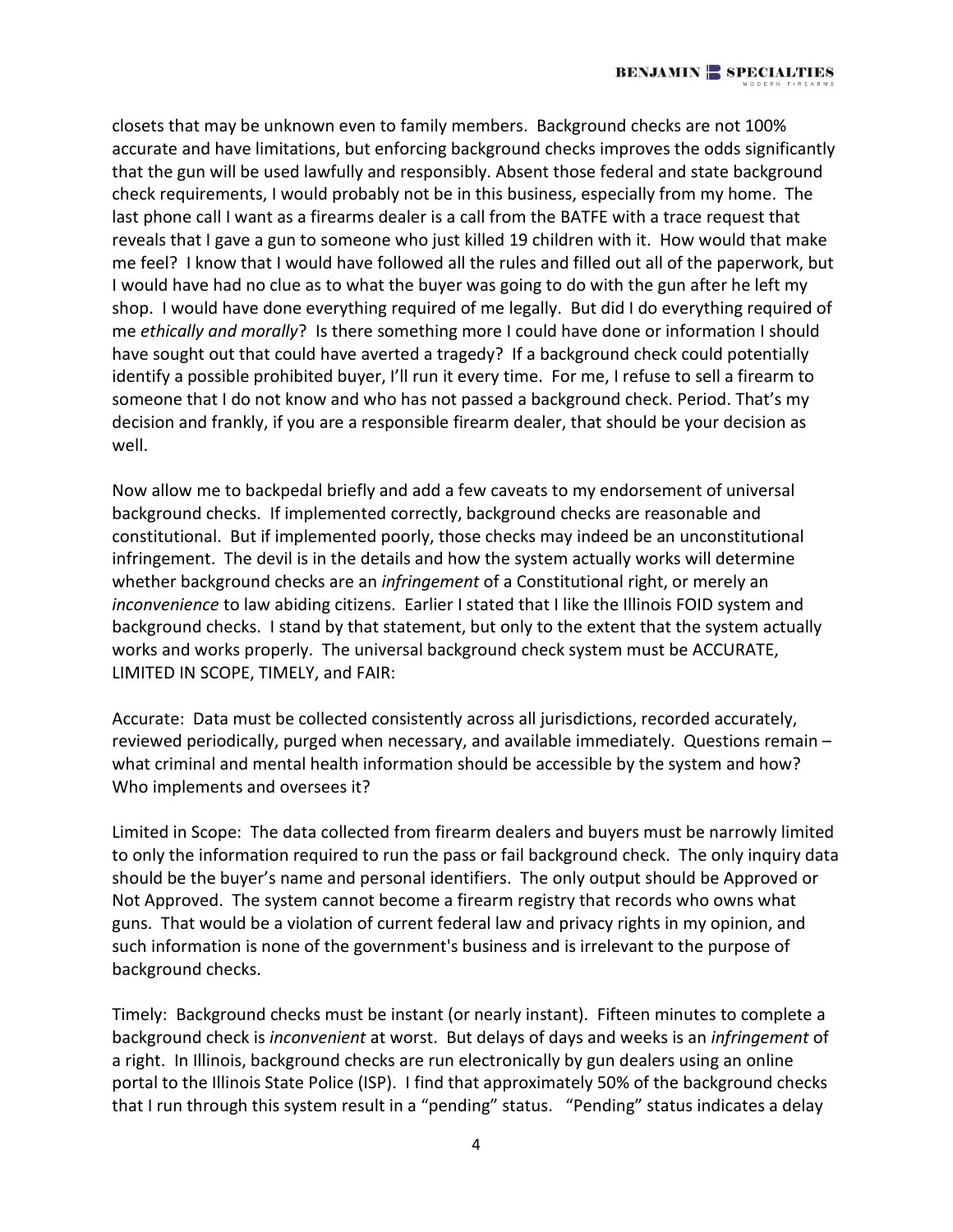and that there is something in the record that requires further review or evaluation by ISP. The delay is usually two to three business days, though sometimes longer than a week. The delay requires the buyer to make another trip back to the gun shop to pickup their firearm once the background check is approved. Worse yet, the processing of FOID applications was as long as 12 months in recent years. Its improving slowly, but they're not quite there. During the street violence and unrest during the summer of 2020, many people chose to exercise their rights and purchase firearms to protect themselves. However, because of the FOID delays, they were unable to acquire a FOID card in a reasonable amount of time. This was certainly an infringement of their rights and was unacceptable and unconstitutional.

Fair: The background check system must be fair in both its planning and execution. Who decides what information goes in? What are the standards for a "pass" or "fail"? What is the cost and who will pay for it? How do we ensure that the cost and burdens of background checks do not disproportionately impact disadvantaged communities?

These are some of the details that matter. If the loudest fringe of the firearms community refuses to come out from behind its slogans and remain inflexible, we'll lose our seat at the table while others dictate the terms to us. We are the technical experts. We are the ones who will have to live with whatever the politicians decide. It is an absolute necessity that we engage, negotiate, share and educate. We must ensure that any background check system is constitutionally sound and is not an impediment to the exercising of our Second Amendment rights. We cannot do that if we are trapped by our own rhetoric and refuse to participate in the democratic process.

Please do not confuse my moderation in this policy for a lack of commitment to the Second Amendment. I am passionate about the personal and societal benefits of responsible firearm ownership for self-defense and defense of the free state, including the responsible possession of commonly used semi-automatic firearms. But in this age of electronically infectious intolerance of opposing views, rabid social media attacks and online mob rule, constructive conversation on controversial issues is nearly impossible. I respectfully ask each of you to abandon the memes, abandon pre-conceptions, and allow yourself the freedom to make up your own mind.

Here's my final preachy soapbox bit of a more general nature (as if I haven't been preachy already): Our 2A community is full of good people with diverse experience, opinions and life stories that inform their political and moral philosophies. The media is often unfair by lumping us together into one particular stereotype or another. For that reason (among others), it is absolutely essential that we share our *personal* stories and beliefs not only with like-minded friends, but more importantly with people with whom we disagree.

I've experienced a few big and wholly unexpected revelations about my own biases and preconceptions by engaging with the "other side" on 2A matters. I have not changed my mind on any particular policy issue, but I have a much richer understanding of why other people feel differently than I do. And it has nothing to do with statistics, logical argument, or debate